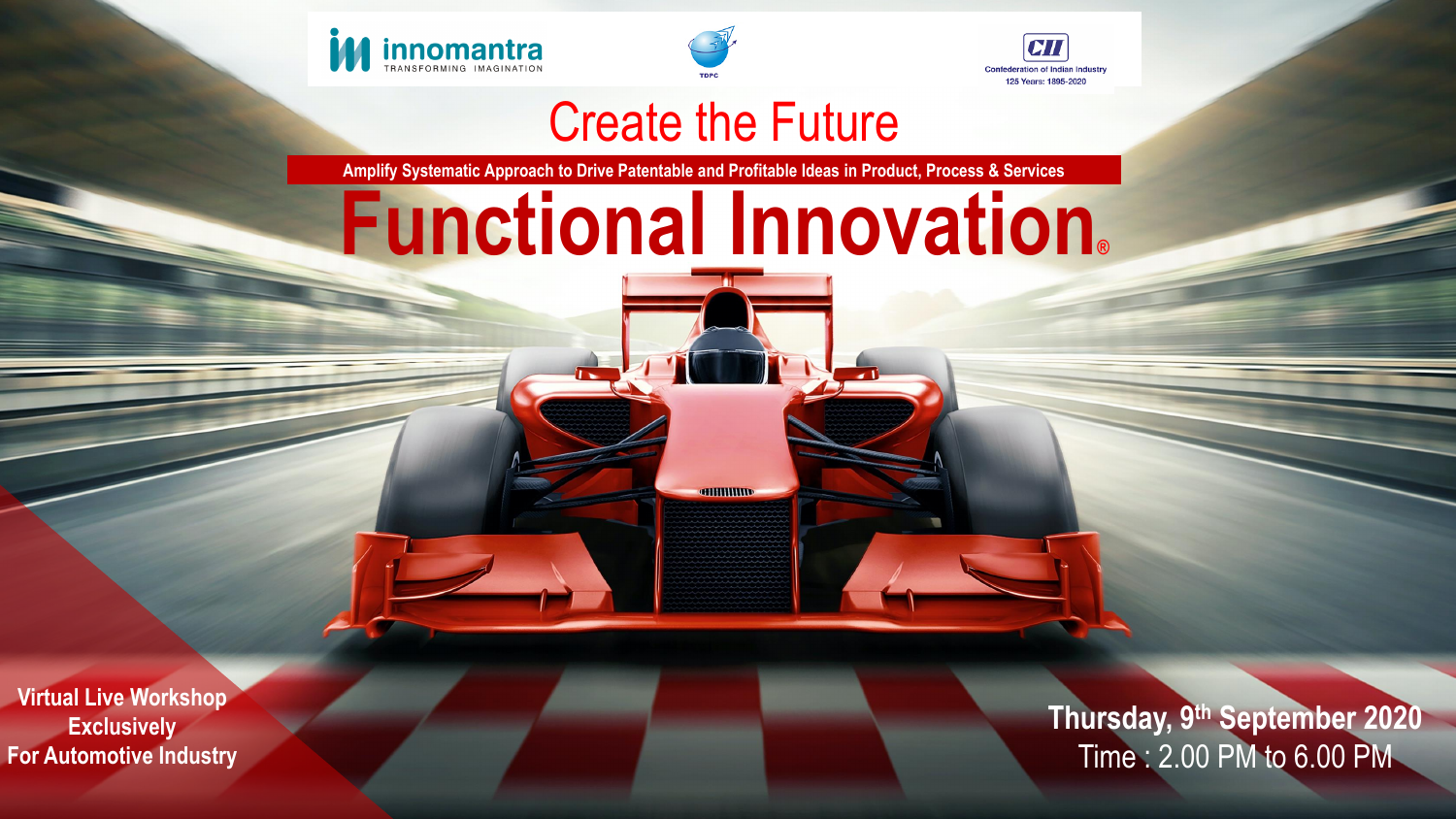### **Create the Future with Functional Innovation®**  Amplifying Systematic Approach to Drive Patentable & Profitable Ideas for Automotive Industry

**CII TNTDPC** and **Innomantra Consulting Private Limited** brings your live virtual workshop on **'Create the Future with Functional innovation'**  Functional Innovation is an integrated approach to creative ideation and problem solving which incorporates aspects from several well-known ideation and problemsolving techniques. Functional Innovation developed out of a research study that involved analysing 30,000+ recent innovations and 10,000+ highly cited patents in order to identify common patterns and develop useful heuristics.

In the 1960s, Swiss Physicist Fritz Zwicky developed the method of 'Morphological Analysis' for complex problems. Around the same time, Soviet Scientist Genrich Altshuller formulated a method for systematic problem solving after reviewing more than 40,000 patent abstracts. FI methodology includes elements derived from these two approaches. It has also been influenced by the 'Design Thinking' process introduced by Herbert Simon and the 'Creative Problem Solving' method pioneered by Alex Osborn.

The Functional Innovation™ Methodology is customized to the products, process, services and business model that will enable participants to systematically generate ideas towards achieving innovation objectives. Innomantra's Functional innovation Methodology has been successful applied in for diverse innovation objectives including product, process, service, business model generation, marketing innovation etc. Leading firms like ABB, Ashok Leyland, Atkins, Bosch, Collins Aerospace, Dell EMC, Harman, Ingersoll Rand, Larsen & Toubro, LM Wind Power, Samsung, SKF, Turbo Energy, Titan, Meritor, NetApp, Newell Brands, Qualcomm, Western Digital, Trelleborg etc. experienced framework from ideas to implementation

Reinventing Innovation in PRODUCT, PROCESS, SERVICE AND BUSINESS EXCELLENCE

| <b>Experience :: Enable:</b>                               |                         | $\vdots$ Exposure                               | $\vdots$ Examine                          | Enrich                    | $\vdots$ Exceptional                      | $\vdots$ Embrace      | <b>Efficient</b>                                       | <b>Enlighten</b> | $\vdots$ Extra-mile  |
|------------------------------------------------------------|-------------------------|-------------------------------------------------|-------------------------------------------|---------------------------|-------------------------------------------|-----------------------|--------------------------------------------------------|------------------|----------------------|
| $\frac{1}{2}$ : Framework to $\frac{1}{2}$ : technologists |                         | $\vdots$ to patent                              | $\vdots$ competitors                      | ∷ ideas to                | : understanding                           | $\vdots$ innovative   | i: way to                                              | <b>Spot</b>      | $\vdots$ Drive       |
| : Scale                                                    | $\vdots$ and people     | :: landscape,                                   | $\vdots$ and new                          | $\vdots$ intellectual     | $\vdots$ through diverse                  | $\vdots$ idea and     | : innovate for                                         | $\vdots$ Summary | $\vdots$ Scalable,   |
| $\frac{1}{2}$ Innovation in                                | $\vdots$ from every     | $\vdots$ patent insights $\vdots$ technologies  |                                           | $\vdots$ property         | $\vdots$ knowledge within $\vdots$ create |                       | $\frac{1}{2}$ : New Products/ $\frac{1}{2}$ : insights |                  | $\vdots$ : Outcome   |
| $\frac{1}{2}$ products                                     | $\vdots$ function to    | $\vdots$ and innovation $\vdots$ around digital |                                           | $\frac{1}{2}$ creation in | $\vdots$ and by involving                 | $\vdots$ minimum $3x$ | : business                                             |                  | $\vdots$ based       |
| : operational /                                            | $\vdots$ innovate       | :: patterns in                                  | $\vdots$ and automation $\vdots$ projects |                           | :: partners and                           | ∷ impact              | excellence as                                          |                  | $\vdots$ initiatives |
| : business                                                 | $\vdots$ systematically | $\vdots$ : products /                           | $\vdots$ for future for                   | $\vdots$ through          |                                           | $\vdots$ business     | : complimentary                                        |                  |                      |
| excellence                                                 |                         | $:$ process                                     | $\vdots$ work                             | $\vdots$ creation and     | $\vdots$ opportunities to                 | $\vdots$ value        | front end tool                                         |                  |                      |
|                                                            |                         |                                                 |                                           | $\vdots$ de-risking       | : : innovate                              |                       |                                                        |                  |                      |



**Create the Future**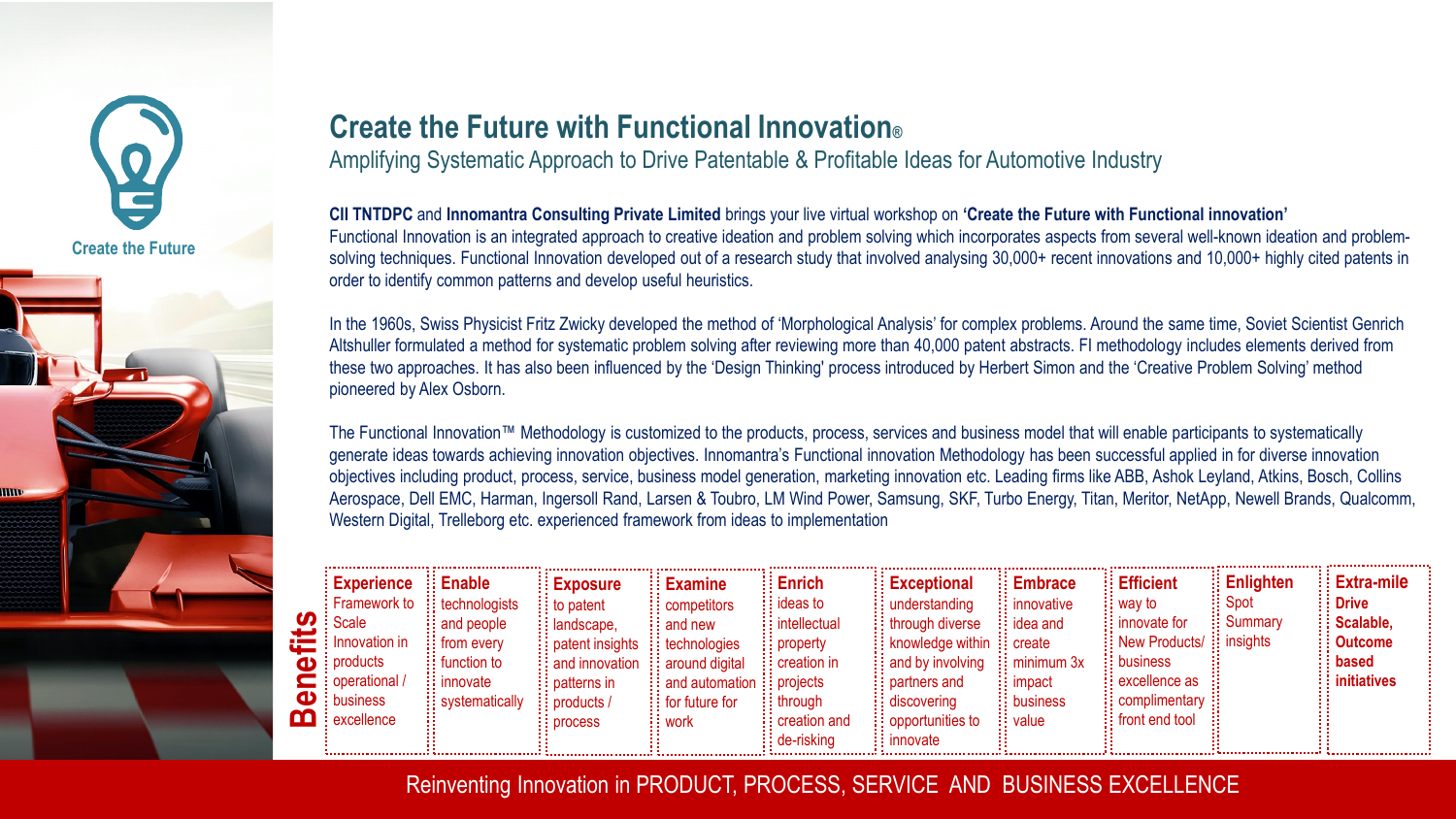### **Target Participants as Panellist from Automotive Industry**

Design and Development Head, Project Managers, Technologists, Chief Innovation officers (CINO), Innovation Head, Business developers, Business managers, Innovation managers, Strategists, Product and R&D Heads, Business Excellence head , Innovation Practioner's etc. The session is also relevant for senior managers and leaders to understand the organization's needs of organizing itself for increasing innovation quotient.

### $\sum_{i=1}^{\infty}$ **Master Facilitators**







Reinventing Innovation in PRODUCT, PROCESS, SERVICE AND BUSINESS EXCELLENCE

Please contact for Registration **Hariharan T P Call: +91 9788790347 / Email: [hariharan.tp@cii.in](mailto:hariharan.tp@cii.in).**  The registration is on first-come-first serve basis, please register your nominations now.

### **Rakesh Babu K L**

COO & Executive Director - Innovation Practice Innomantra Consulting Private Limited India

### **Lokesh Venkataswamy**

CEO & Managing Director Innovation & IP Practice Innomantra Consulting Private Limited India

[linkedin.com/in/lokesh-venkataswamy-7b290b2](https://www.linkedin.com/in/lokesh-venkataswamy-7b290b2?lipi=urn%3Ali%3Apage%3Ad_flagship3_profile_view_base_contact_details%3BNTeJCoslR1%2B5CbsdwZtnug%3D%3D) **<https://www.linkedin.com/in/rakeshinnomantra/>** 

Participation Fee **CII Members : INR 3500/- Non-Members: INR 4000/-** Taxes Extra 18%

www.innomantra.com

[www.cii.in](http://www.cii.in/)

**Link to Register :**  <https://forms.gle/eHQmmtufrQrzkMh78>

### **Registration**